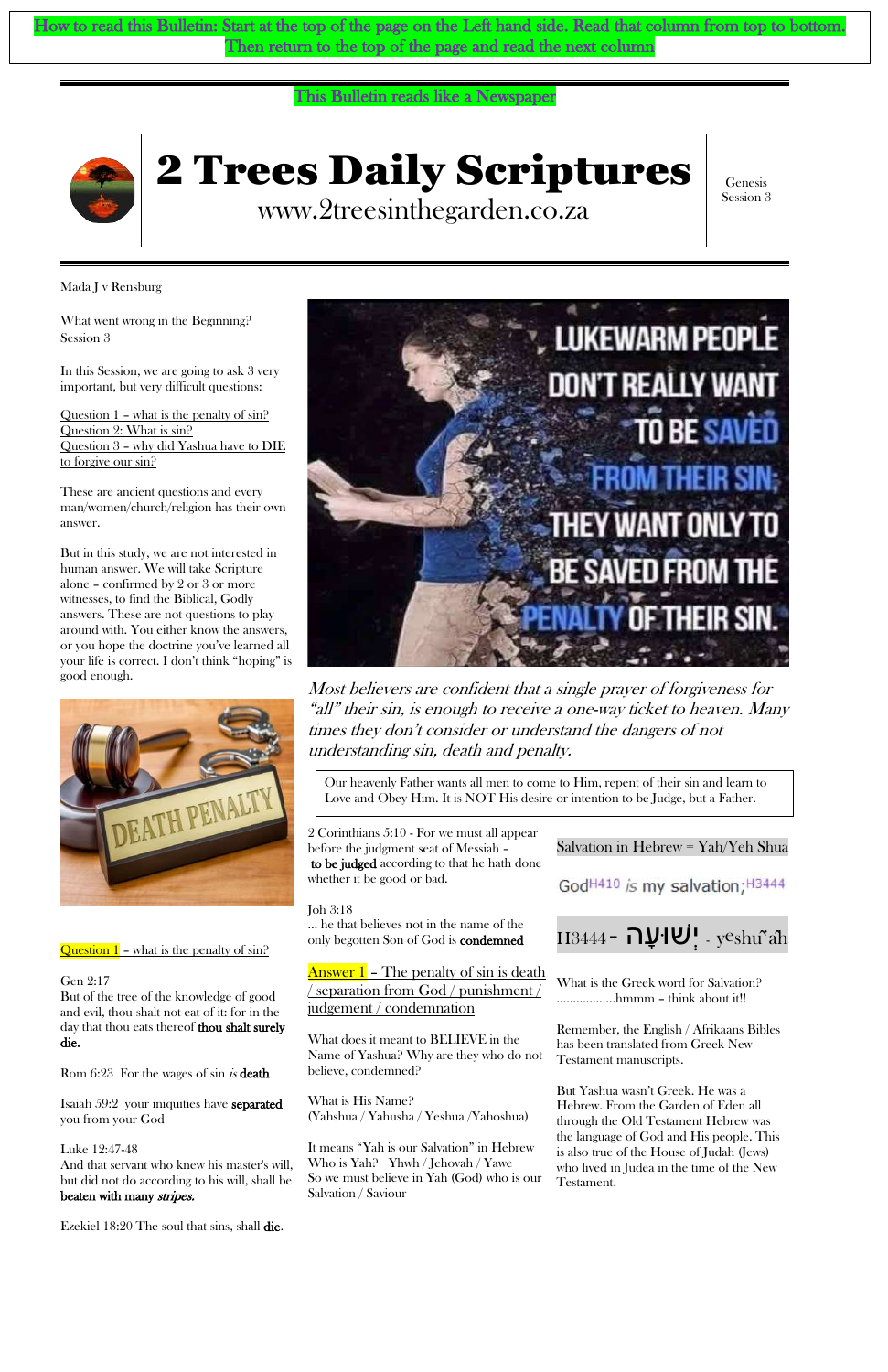# Those who don't believe on the Name of the Son….

We have to understand why His Name is that important!!



Salvation in Greek = Sotiria

But we don't call our Saviour by this word (Sotiria) do we? Yet, that should've been the case, because that is the meaning of His Name. But to be more correct – Names are NEVER translated in the first place!! The Hebrew Yashua cannot morphe or evolve into the Greek I-e-zus (Jesus).

The penalty of death comes upon all who don't return to the Covenant of God the Father (Yah) who has been the Great I am – the Saviour – from the Beginning. Yashua is Yah's manifestation on earth, not replacement

that thou mayest be my Yashua unto the end of the earth.

He that does not BELIEVE on the Name of God our Salvation is condemned. Because believing in the Name of God means you believe in the God who's name is Salvation.

And you fully believe everything THIS God said. We have to make sure this is what you believe, so that when it comes to THIS God defining sin and death for you you don't doubt or argue.

> We need to understand what God said. and then believe what He said, and not doubt ANY of His commandments or warnings, otherwise the penalty of our unbelief and disobedience will cause our death. He IS our Yashua (Saviour) so HE has the right to punish – and the right to save.

Isa 49:6 And He (Yhwh) said, It is a light thing that You (Yashua) should be my servant to raise up the tribes of Jacob, and to restore the preserved of Israel: I will also give thee for a light to the Gentiles,

that thou mayest be **my salvation** unto the end of the earth.

- Do you have a law in your country that says stop at a stop street? ….
- If there was no law like that, can the police arrest you if you don't stop?
- But if there IS such a law, and you break it, can the police arrest you?

If Adam and Eve BELIEVED God when He said they must not eat from the serpent's tree, do you think they would have been ok? Stayed in Eden? Wonderful life without pain and trouble and cold and hunger? Life with God in a beautiful garden for Eternity?



All despising / transgression of the Law of God (Yhwh) IS sin. That is the definition!

#### Rom 5:13

For until the law… sin was in the world: but sin is not imputed when there is no law

Without the law there can be no punishment for breaking a law. But if there is a law and you break it, then the punishment is fair (according to your works Rom 2v6 / 1 Pet 1v17 / Rev 20v12)

Penalty can only be given if you break the law and if THAT law is clearly stipulated and made understandable to all the citizens of that country

The SAME applies to God's Kingdom!



Now that we understand what the PENALTY of sin is (Death / Judgement / Separation from God) and we understand that God Himself manifested as the One who can SAVE us from the penalty of sin – we now need to understand what SIN is!!!

# Biblical Definition of sin

## The long forgotten doctrine. The hidden doctrine

[2 Samuel 12:9](https://www.bibletools.org/index.cfm/fuseaction/bible.show/sVerseID/8296/eVerseID/8301)  Why have you despised the commandment of the LORD, to do evil in His sight?

Despising the Law  $=$  evil (sin)

1 [John](https://www.kingjamesbibleonline.org/1-John-3-4/) 3:4 - Whosoever commits sin transgress also the law: for sin is the transgression of the law.

Transgression of the Law = sin

Deut 30 v 15 – 19

See, I have set before thee this day life and good – vs - death and evil.

In that I command thee this day to love the LORD thy God, to walk in his ways, and to keep his commandments and his statutes and his judgments. But if thine heart turn away, so that thou wilt not hear (obey).. then you shall surely perish.

I call heaven and earth to record this day against you, that I have set before you life and death, blessing and cursing: therefore choose life, that both thou and thy seed may live (and not die)

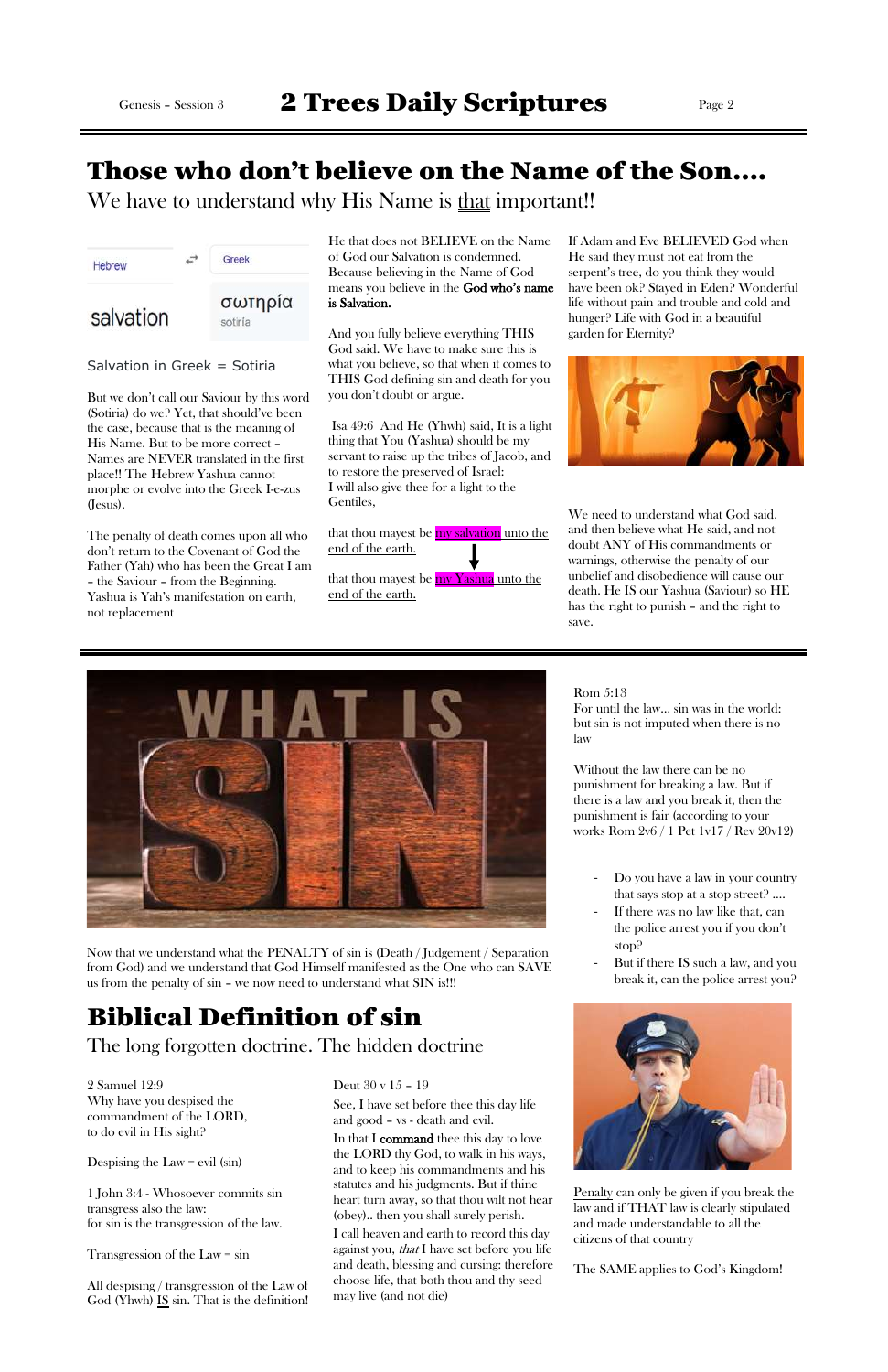So, we've learned that the penalty of sin is death. And that sin is anything that is against the Law of our Master and Creator. So naturally we have to ask why can God not just forgive us if we repent of our sin, and STOP breaking His Law? (John 8v11)

Question 3 – why did Yashua have to die to forgive our sin?

For he hath made him *to be* sin for us. who knew no sin; that we might be made the righteousness of God in him.

Remember – what is the penalty of sin? >>>>death<<<<<

So we deserve death for our sin Therefore the One that is SACRIFICED IN OUR PLACE must DIE IN OUR PLACE.

Our blood was supposed to be spilled So His blood is spilled in our place.

### 2Co 5:21

How did God make Yashua to die in our place, to be sin FOR us, and take the penalty of death on Him IN our place? To understand THAT you have to understand on which DAY He died.

On what day did Yashua die? (What Feast day?)

Matthew 26:2 Ye know that after two *days* is the feast of the Passover, and the Son of man is betrayed to be crucified.

Why did Yashua have to die on THIS day? Passover (Pesach)???? Why not any other day?

Because He is Yashua – Yah our saviour – Because God PROMISED He WILL send us His Salvation – it was prophesied by the WHOLE Old Testament:

Joh 1:45 Philip found Nathanael, and saith unto him, We have found him, of whom Moses in the law, and the prophets, did write, …..

How did Phillip know THIS Man, Yashua – was the One of whom Moses wrote?? What did Yashua do? Did He do a miracle? Did He tell them? What happened in John 1 that was SO amazing that Phillip immediately JUST KNEW THIS was the Messiah?

#### Joh 1:29 The next day John seeing Yashua coming unto him, and saith, Behold the Lamb of God, which taketh away the sin of the world.

Exo 12:3 - 13 Speak ye unto all the congregation of Israel, saying, In the tenth  $day$  of this month they shall take to them every man a lamb, according to the house of *their* fathers, a lamb for an house: And ye shall keep it up until the fourteenth day of the same month: and the whole assembly of the congregation of Israel shall kill it in the evening. And they shall take of the blood, and strike *it* on the two side posts and on the upper door post of the houses, wherein they shall eat it.

This is the statement of John the Baptist John was the real Highpriest in Yashua's time, not the corrupt Caiaphas. Lot's of Biblical proof for this – for another study. This statement confirmed that THIS Man was the Long – awaited, Old Testament prophesied, True Salvation of Yhwh that the Jews (House of Judah) and all Israel (Lost Sheep of the House of Israel) has been awaiting since Gen 3v15



#### in Hebrew IS and HAMARTHIA in Greek– which means to MISS THE MARK (meaning: WHAT IS RIGHT AND **WHAT IS NOT RIGHT IS** DETERMINED BY THE TORAH)



# Genesis - Session 3 2 Trees Daily Scriptures Page 3



Hebrews 10:26-30

For if we sin willfully after we have received the knowledge of the truth, there no longer remains a sacrifice for sins, but a certain fearful expectation of judgment, and fiery indignation which will devour the adversaries. Anyone who has rejected Moses' law dies without mercy on the testimony of two or three witnesses.

And we saw that God Himself provided 2 witnesses against us. Heaven and Earth! (Deut 30)

If you've been taught that the Law of God is only for the Old Testament or the Jews or those under a curse, we ask that you carefully read and study the following NEW TESTAMENT verses in the block below:

So WHERE did Moses and the prophets prophesy that God will send someone to earth, to spill His blood in our place – so we can be SAVED from the penalty of DEATH? Where in the Old Testament is that prophesied?............

If Yashua had to die ON Passover day and spill His blood on Passover day– then we must look for a Passover day in the Old Testament where Blood was spilled as a prophesy and witness for this to happen in the New Testament – where in the Old Testament was people who BELIEVED in God, saved from the punishment of death by the "BLOOD OF THE PASSOVER LAMB?". Where do we find that?????

| John $14v15$     | Rom 6v15-23     | Rom 3v31         | $1$ Tim $1v8-10$ |
|------------------|-----------------|------------------|------------------|
| John $7v16-19$   | $Rom 7v15-25$   | Rom 7v7          | Matt 22v37-40    |
| 1 John $5v2-3$   | $Rom 8v1-2$     | Rom $2v13$       | Matt 7v12        |
| $2$ John $1v6$   | Rom 8v7         | John $14v21$     | Heb 8v10-11      |
| $1$ John $3v4-6$ | Rom $7v12$      | Gal 5y22-23      | $1$ Tim $1v8$    |
| Matt 5v17-19     | James $1v22-25$ | Matt 4v4         | Acts $5v32$      |
| Mark 12v29-33    | Matt 19v16-18   | James $2v8-11$   | $2$ Tim $3v16$   |
| Luke 16v17       | James 2v10      | <b>Rev 12v17</b> | Rev 22v14        |

## **TORAH - WHAT IT REALLY MEANS**

**TORAH** - means "instruction, direction, way". Composed of the letters yod-reshhey the pictorial representation of which is an **arrow hitting the mark** 

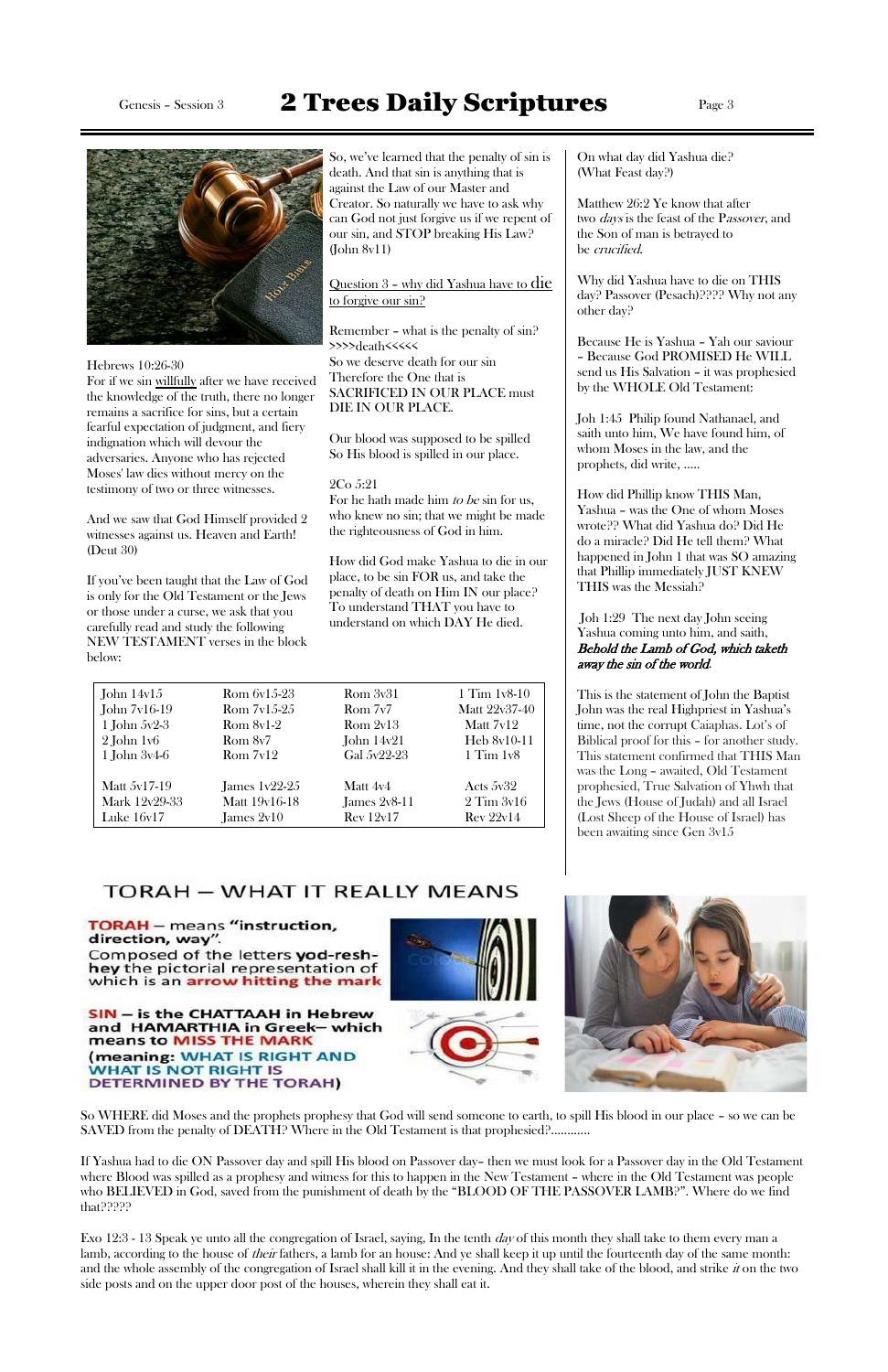# Genesis - Session 3  $2$  Trees Daily Scripture Page 4



Please consider doing an in-depth Bible study on Passover (Pesach) from the Beginning. You will find it on the 2 Trees Youtube Channel. Go to [www.2treesinthebible.co.za](http://www.2treesinthebible.co.za/) - click on "Studies" and then click on "Biblical Holy Days"

# The blood has *always* been our escape from death .. there is nothing new in the "new" Testament



Follow the Voice Recordings on Genesis Session 1 and all the following Sessions – work through it day by day on Facebook or Youtube. Just search: 2 Trees in the Garden of Eden Scripture Bible studies. Or request the studies on Telegram via 082 893 3826

Heb 9:18-22 Whereupon neither the first Covenant was dedicated without blood. For when Moses had spoken every precept to all the people according to the law, he took the blood of calves and of goats, with water, and scarlet wool, and hyssop, and sprinkled both the book, and all the people, Saying, This *is* the blood of the testament which God hath enjoined unto you. Moreover he sprinkled with blood both the tabernacle, and all the vessels of the ministry.

Luke 24:27 And beginning at *Moses* and all the *prophets*, Yashua expounded unto them in all the scriptures the things concerning himself.

Why was His blood spilled for us? Because the blood is the sign that the punishment of death must "pass over" us if we are behind the blood (obedience) And almost all things are by the law purged with blood; and without shedding of blood is no remission.



[Acts 3:19](https://www.kingjamesbibleonline.org/Acts-3-19/) - Repent ye therefore, and be converted, that your sins may be blotted out

#### Exo 12:13

And the blood shall be to you for a token upon the houses where ye *are:* and when I see the blood, I will pass over you, and the plague shall not be upon you to destroy *you*, when I smite the land of Egypt.

Read this verse again. And again. Make sure you have eyes to see and ears to hear.

Heb 11v28 Through faith he (Moses) kept the passover, and the sprinkling of blood, lest he that destroyed the firstborn should touch them and kill them as well.

So why did Yashua have to die?

Because the penalty of transgression of the law is death Why did He have to die on Passover:

Because that is prophesied by God through Moses and the prophets.

So How did God make Yashua to die in our place, to be sin FOR us, and take the penalty of death on Him IN our place? – why is blood the SIGN of our salvation?

## The Exodus story is all about a Redeeming God

## Lukewarm people don't want to be saved from their sin Only from the penalty of sin.

But people who LOVE God, want their SINS to be taken OUT OF THEIR HEARTS AND SOULS AND LIVES, not just the penalty of sin.

People who LOVE God want to be converted. Changed / become better. How are we changed? After receiving forgiveness OF OUR sins? How are we changed? By learning God's Law – His Instructions – His will for you and me